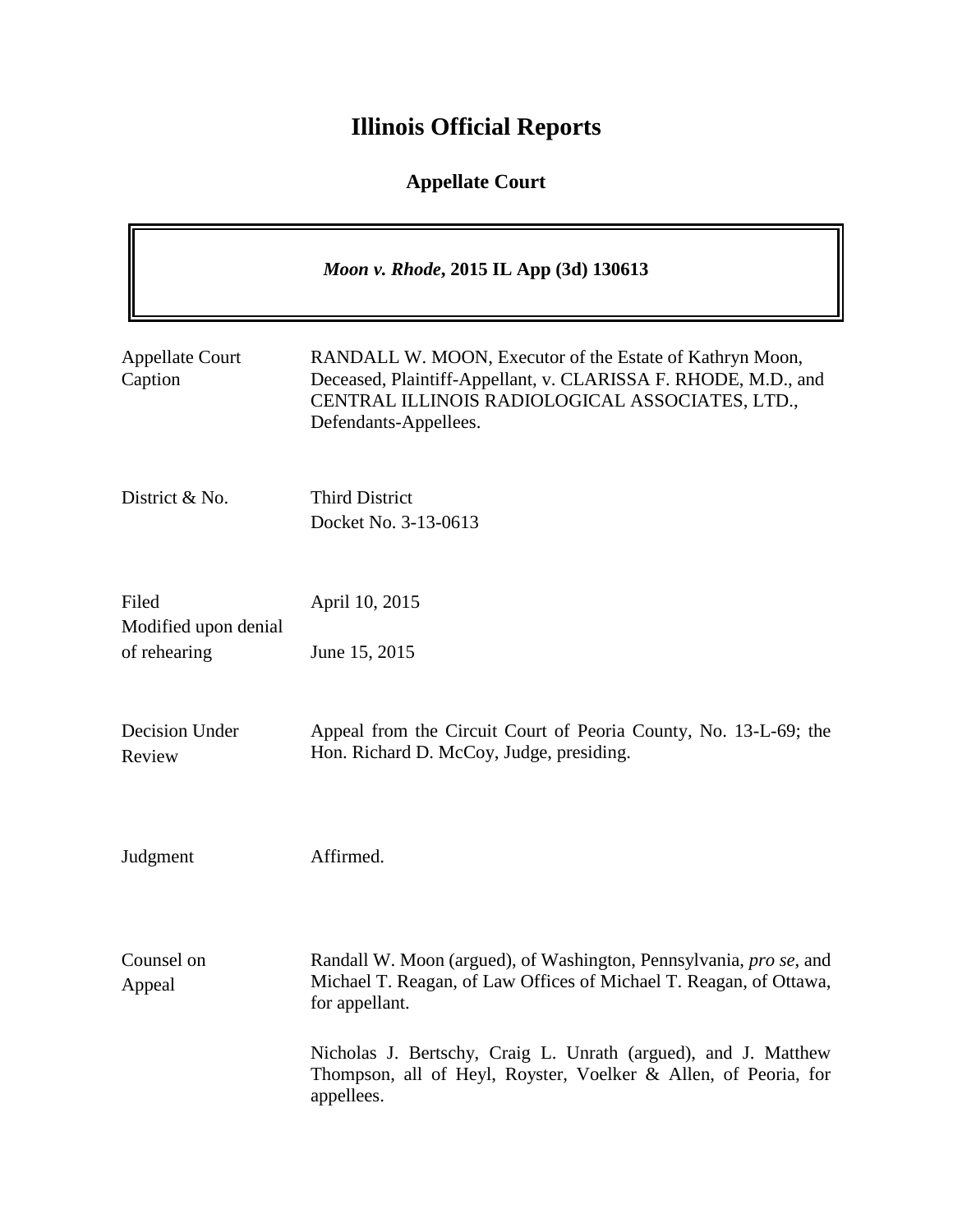Panel **IUSTICE SCHMIDT** delivered the judgment of the court, with opinion. Presiding Justice McDade concurred in the judgment and opinion.

Justice Lytton dissented, with opinion.

#### **OPINION**

¶ 1 Over three years after his mother Kathryn Moon's death, plaintiff, Randall Moon, as executor, filed a wrongful death and survival action against defendants, Dr. Clarissa Rhode and Central Illinois Radiological Associates, Ltd. Defendants filed a motion to dismiss plaintiff's complaint, alleging that the complaint was untimely. The trial court granted defendants' motion.

¶ 2 Plaintiff appeals, arguing that the trial court erred in granting defendants' motion. Specifically, plaintiff contends that the discovery rule applied and that the statute of limitations did not begin to run until the date on which he knew or reasonably should have known of defendants' negligent conduct.

# ¶ 3 BACKGROUND

- ¶ 4 Ninety-year-old Kathryn Moon was admitted to Proctor Hospital on May 18, 2009. Two days later, Dr. Jeffery Williamson performed surgery on Kathryn. Williamson attended to Kathryn from May 20 through May 23, 2009. Kathryn was under Dr. Jayaraji Salimath's care from May 23 through May 28, 2009. She died on May 29, 2009.
- ¶ 5 During Kathryn's hospitalization, she experienced numerous complications, including labored breathing, pain, fluid overload, pulmonary infiltrates, and pneumo-peritoneum. Pursuant to Dr. Salimath's order, Kathryn underwent CT scans on May 23 and May 24, 2009. Dr. Clarissa Rhode, a radiologist, read and interpreted the two CT scans.
- ¶ 6 The court appointed plaintiff, an attorney, as executor of Kathryn's estate in June of 2009. Eight months later, in February 2010, plaintiff executed a Health Insurance Portability and Accountability Act (HIPAA) (42 U.S.C. § 201 (2006)) authorization to obtain Kathryn's medical records from Proctor Hospital. Plaintiff received the records in March of 2010. In April of 2011, 14 months after receiving the records, plaintiff contacted a medical consulting firm to review Kathryn's medical records. At the end of April 2011, plaintiff received a verbal report from Dr. Roderick Boyd, stating that Williamson and Salimath were negligent in treating Kathryn. On May 1, 2011, plaintiff received a written report from Boyd setting forth his specific findings of negligence against Williamson and Salimath.
- 

¶ 7 On May 10, 2011, plaintiff filed a separate medical negligence action against Drs. Williamson and Salimath. On March 8, 2012, plaintiff testified at his deposition that "even though [my mother] was fairly old, my impression was that she was doing okay and that, you know, she should have gotten better treatment than she did."

¶ 8 In February of 2013, almost four years after decedent's death and almost three years after receipt of her medical records, plaintiff sent radiographs to Dr. Abraham Dachman for review. On February 28, 2013, Dachman reviewed the May 24, 2009, CT scan. Dachman provided plaintiff with a report stating that the radiologist who read and interpreted the CT scan failed to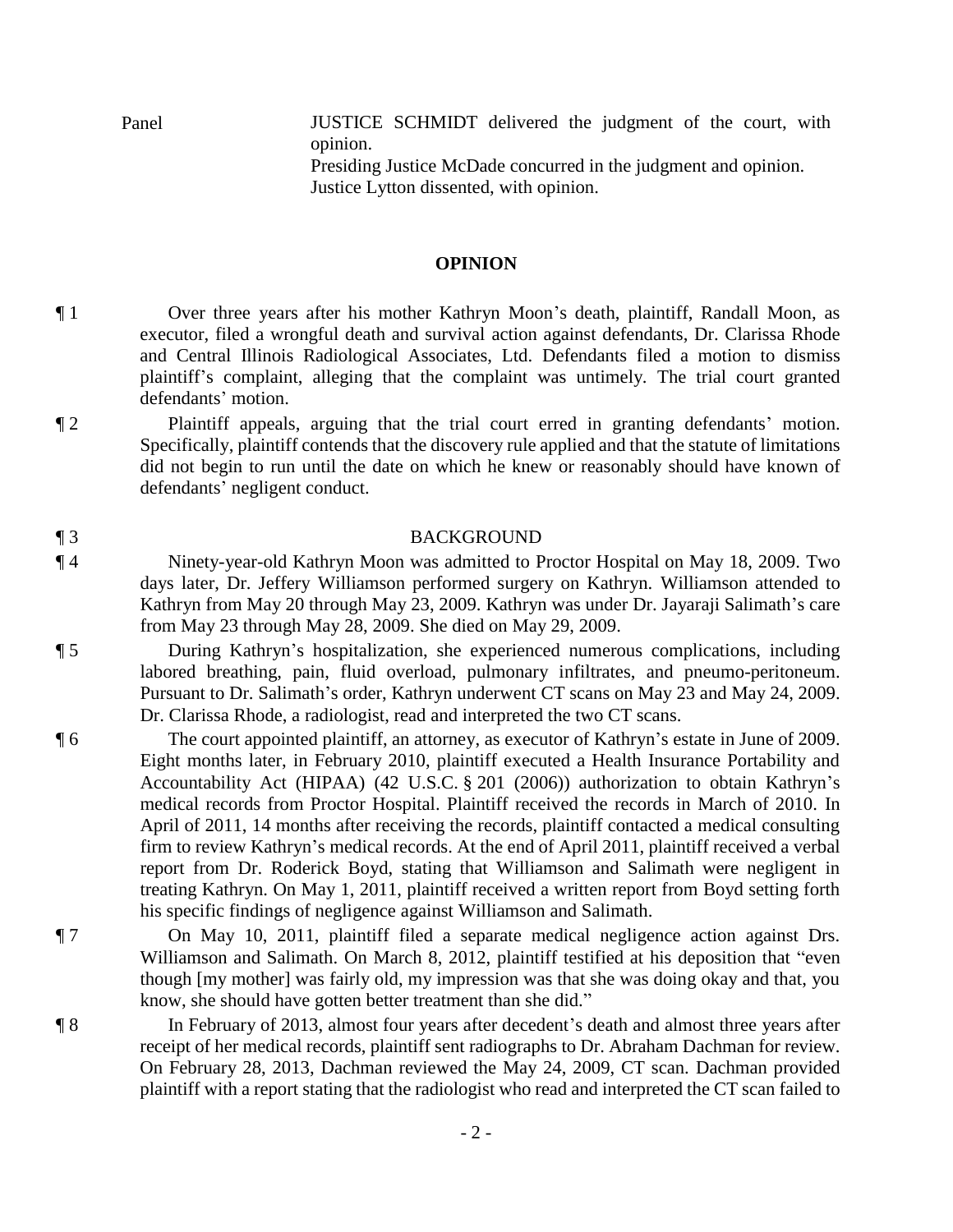identify the breakdown of the anastomosis, which a "reasonably, well-qualified radiologist and physician would have identified." Dachman further stated that the radiologist's failure to properly identify the findings caused or contributed to the injury and death of the patient. On March 18, 2013, plaintiff filed both wrongful death and survival claims against Dr. Rhode and her employer, Central Illinois Radiological Associates, Ltd. Plaintiff alleged that he did not discover that Rhode was negligent until Dachman reviewed the CT scan.

¶ 9 Defendants filed a motion to dismiss pursuant to section 2-619(a)(5) of the Code of Civil Procedure (the Code) (735 ILCS  $5/2$ -619(a)(5) (West 2010)), arguing that the two-year statutes of limitations for both wrongful death and survival actions had expired. Alternatively, defendants argued that even if the discovery rule applied, the record affirmatively showed that the complaint was nevertheless untimely filed. The trial court granted defendants' motion to dismiss and found that the date of Kathryn's death was the "date from which the two-year statute should be measured." The court further stated that "even if we give everybody the benefit of the doubt and try to fix a date at which a reasonable person was placed on inquiry as to whether there was malpractice, even that was long gone by the time the complaint was filed."

¶ 10 Plaintiff appeals. We affirm.

### ¶ 11 ANALYSIS

¶ 12 Plaintiff argues that the trial court erred in granting defendants' motion to dismiss. The discovery rule, says plaintiff, allowed him to file his complaint within two years from the time he knew or should have known of the negligent conduct. Defendants argue that the discovery rule does not apply and plaintiff had to file his complaint within two years from Kathryn's death. Alternatively, defendants argue that even if the discovery rule applied, the record affirmatively showed that plaintiff filed the complaint more than two years after a reasonable person knew or should have known of the alleged negligent conduct.

¶ 13 We review *de novo* the trial court's order granting a motion to dismiss. *Kedzie & 103rd Currency Exchange, Inc. v. Hodge*, 156 Ill. 2d 112, 116 (1993). Under the *de novo* standard, our review is independent of the trial court's determination; we need not defer to the trial court's judgment or reasoning. *Nationwide Advantage Mortgage Co. v. Ortiz*, 2012 IL App (1st) 112755, ¶ 20 (citing *People v. Vincent*, 226 Ill. 2d 1, 14 (2007)). A defendant may file a motion to dismiss an action where the plaintiff failed to commence the action within the time allowed by law. 735 ILCS 5/2-619(a)(5) (West 2010). Plaintiff's wrongful death claim was brought pursuant to the Wrongful Death Act (the Act) (740 ILCS 180/0.01 *et seq.* (West 2010)). Section 2 of the Act states that "[e]very such action shall be commenced within 2 years after the death of such person." 740 ILCS 180/2 (West 2010). Section 13-212(a), relating to suits against physicians, provides that suit shall be filed within two years of knowledge of the death (735 ILCS 5/13-212(a) (West 2010)).

¶ 14 Plaintiff relies on *Young v. McKiegue*, 303 Ill. App. 3d 380 (1999), and *Wells v. Travis*, 284 Ill. App. 3d 282 (1996), to support his position that the discovery rule applied in this case. The *Young* and *Wells* courts held that where a wrongful death claim is predicated upon a claim of medical malpractice that was not apparent to the plaintiff at the time of death, the statute of limitations applicable to medical malpractice actions governs the time for filing. *Young*, 303 Ill. App. 3d at 389; *Wells*, 284 Ill. App. 3d at 286-87. These two cases also held that the discovery rule applied to wrongful death suits against physicians. We believe that to the extent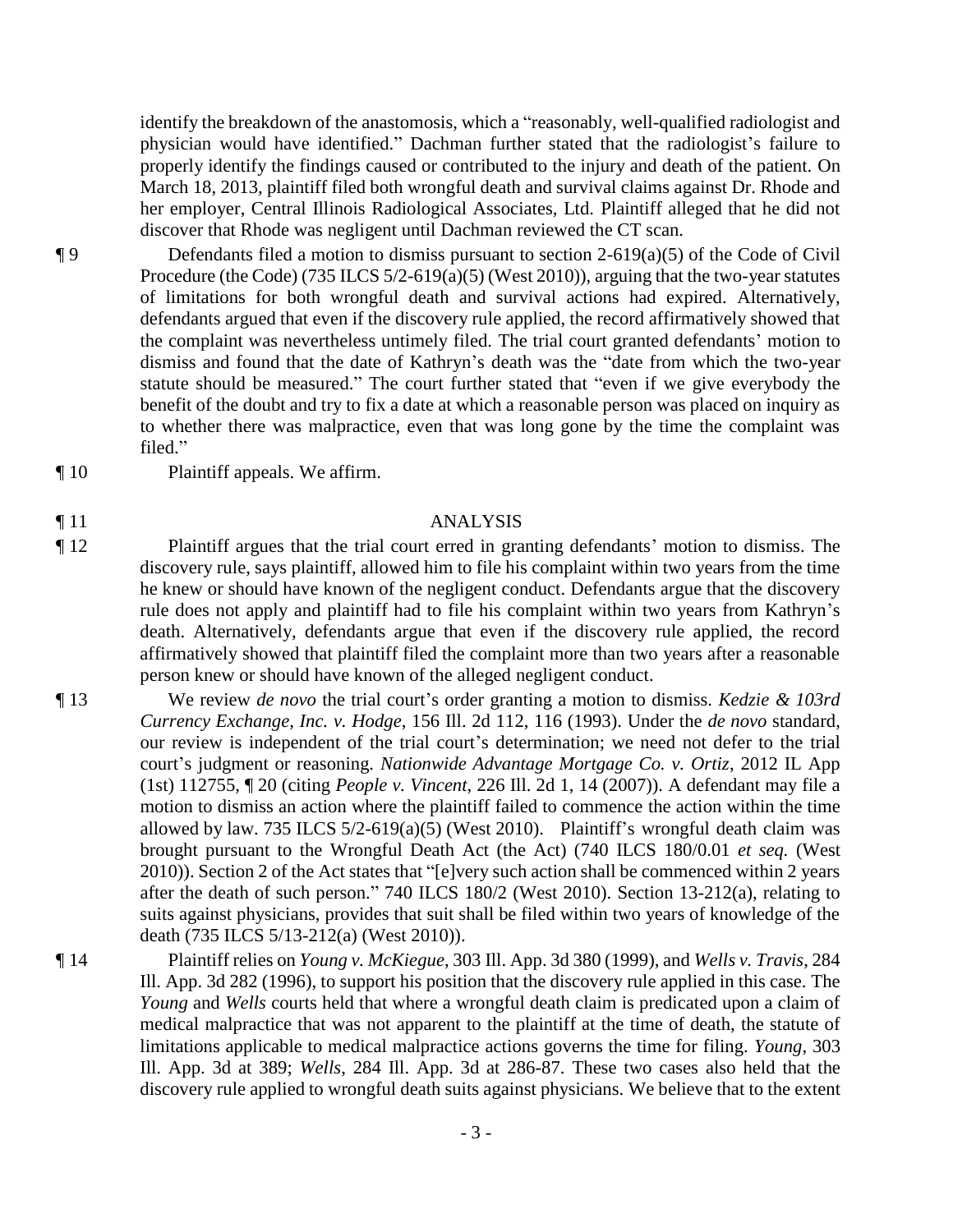both cases read into section 13-212(a) language "which is clearly not there," *Young* and *Wells*  were incorrectly decided and refuse to follow them for the following reasons. See *Wyness v. Armstrong World Industries, Inc.*, 131 Ill. 2d 403, 416 (1989).

¶ 15 Section 13-212(a) of the Code governs the time constraints for medical malpractice claims (735 ILCS 5/13-212(a) (West 2010)). Section 13-212(a), in pertinent part, states:

> "[N]o action for damages for injury or death against any physician, dentist, registered nurse or hospital duly licensed under the laws of this State, whether based upon tort, or breach of contract, or otherwise, arising out of patient care shall be brought more than 2 years after the date on which the claimant *knew, or through the use of reasonable diligence should have known, or received notice in writing of the existence of the injury or death* for which damages are sought in the action, whichever of such date occurs first \*\*\*." (Emphasis added.) 735 ILCS 5/13-212(a) (West 2010).

- ¶ 16 However, section 13-212 does not create a cause of action. Instead, it merely places a limitation on the filing of medical malpractice actions. Here, plaintiff's cause of action was for wrongful death, a cause of action that did not exist at common law. *Young* and *Wells* relied on *Witherell v. Weimer*, 85 Ill. 2d 146 (1981), a *common law personal injury action*, to attach a discovery rule to a wrongful death action against a physician. A reading of *Witherell* simply does not support such a holding. The *Witherell* court read section 13-212(a) within the context of the discovery rule to mean that the two-year malpractice limitations period begins to run when one knew or should have known of the injury and also knew or should have known that the injury was wrongfully caused. *Witherell*, 85 Ill. 2d at 156. However, the discovery rule cannot be found in the plain language of either the Act or section 13-212(a). Personal injury actions were born of the common (judge-made) law and are susceptible to changes by the judiciary. Not so with respect to wrongful death actions, which are creatures of the legislature. Likewise, at common law your personal injury action died with you. The Survival Act, too, is a creature of the legislature (755 ILCS 5/27-6 (West 2010)). It allows for recovery of damages the injured party could have recovered, had she survived.
- ¶ 17 Our supreme court stated that the discovery rule does not alter the fact that the Wrongful Death Act created a new cause of action for death in 1853. *Wyness*, 131 Ill. 2d at 413. It is well established that we will strictly construe a statute that is in derogation of the common law. *In re W.W.*, 97 Ill. 2d 53, 57 (1983). The court will not read language into a statute that is not there. *Wyness*, 131 Ill. 2d at 416; see also *People v. Perry*, 224 Ill. 2d 312, 323-24 (2007) (citing *People v. Martinez*, 184 Ill. 2d 547, 550 (1998) (the court will not read into the statute exceptions, limitations, or conditions that conflict with the expressed intent)). The General Assembly is capable of providing a limitation period based on knowledge as evident by section 13-212(a). *Wyness*, 131 Ill. 2d at 416.
- ¶ 18 So what did the General Assembly provide with respect to the filing of wrongful death and survival actions against physicians? It clearly provided that a claimant must file a wrongful death action within two years from the date on which "the claimant knew, or through the use of reasonable diligence should have known, or received notice in writing of the existence of the injury or death for which damages are sought in the action, whichever of such date [*sic*] occurs first." 735 ILCS 5/13-212(a) (West 2010). The required knowledge is of the death or injury, not of the negligent conduct. If the General Assembly wanted to provide a limitations period in the Act commencing when one had knowledge of the negligent conduct, it would have done so. *Wyness*, 131 Ill. 2d at 416.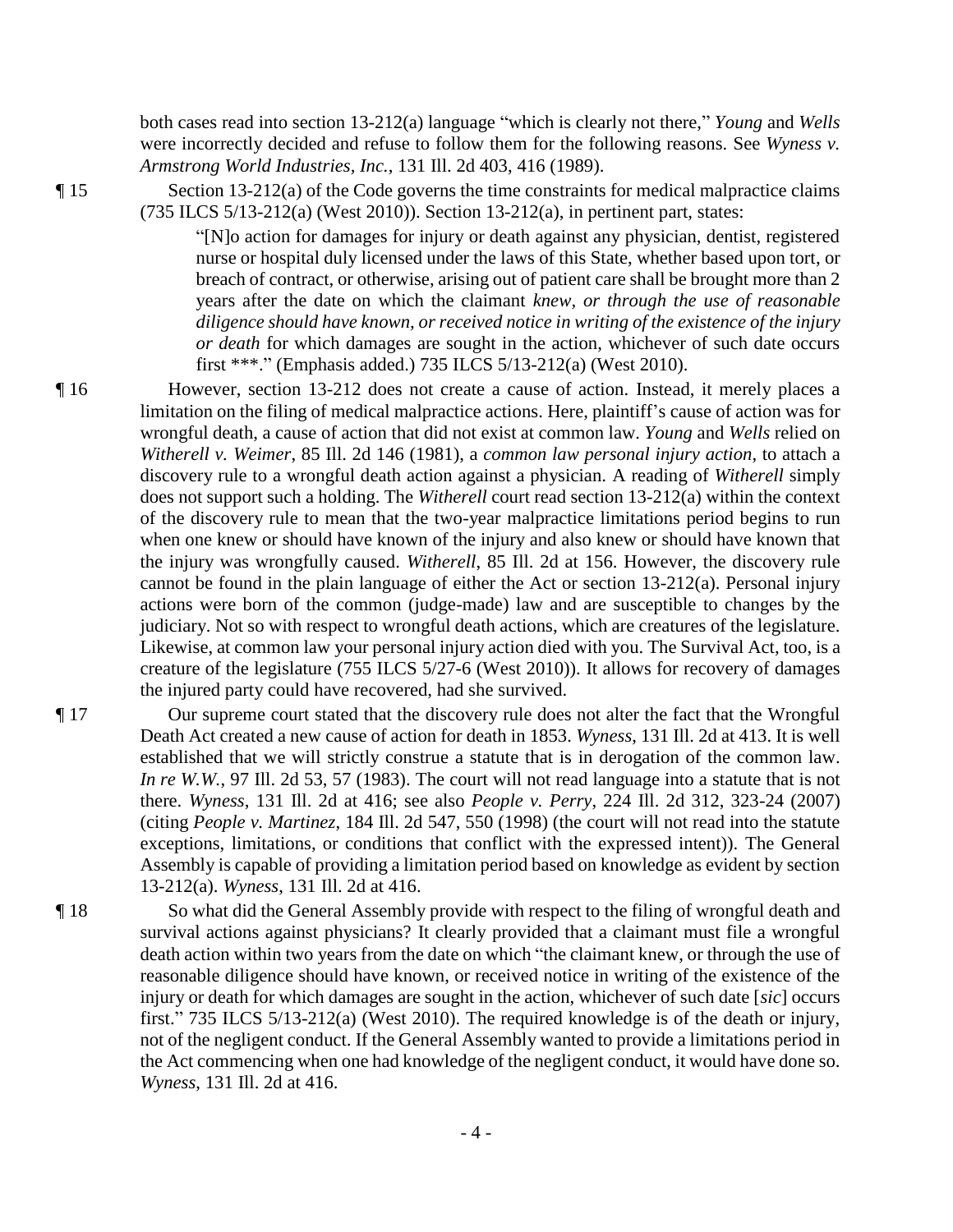¶ 19 The plain language of the Act required the plaintiff to file a wrongful death claim within two years of the date on which plaintiff knew of the death. *Greenock v. Rush Presbyterian St. Luke's Medical Center*, 65 Ill. App. 3d 266 (1978). We conclude that *Young* and *Wells* were wrongly decided. Likewise, we decline to follow similar cases such as *Coleman v. Hinsdale Emergency Medical Corp.*, 108 Ill. App. 3d 525 (1982) (The court held that the discovery rule applied to wrongful death cases; plaintiff had two years to file his claim after he discovered or should have discovered the death and its wrongful causation.), *Arndt v. Resurrection Hospital*, 163 Ill. App. 3d 209 (1987) (relying on *Coleman*, the court found that the statute of limitations for wrongful death actions began to run when plaintiff discovered that defendant's negligence contributed to the death of the decedent), and *Hale v. Murphy*, 157 Ill. App. 3d 531 (1987) (following *Coleman*, the court held that the discovery rule in the medical malpractice statute was applicable to wrongful death cases and the limitation period began when plaintiff knew or should have known of the injury and knew or should have know that the injury was wrongfully caused).

¶ 20 Applying the limitation period set forth in section 13-212(a) to the present case, plaintiff had two years from the date on which he knew or should have known of Kathryn's death to file a complaint (735 ILCS 5/13-212(a) (West 2010)). It is undisputed that plaintiff filed this action more than two years after he knew or should have known of Kathryn's death. Therefore, we need not discuss a situation where plaintiff filed a medical malpractice suit within two years of learning of a death, but more than two years after the death. Plaintiff filed a wrongful death claim against defendants beyond the time allowed in either the Act (740 ILCS 180/2 (West 2010)) or the medical malpractice statute of limitations (735 ILCS 5/13-212(a) (West 2010)). The trial court did not err in granting defendants' motion to dismiss.

¶ 21 We acknowledge that some appellate courts have applied the discovery rule to wrongful death actions where circumstances surrounding the death permitted an extension of time. *Fure v. Sherman Hospital*, 64 Ill. App. 3d 259 (1978); *Praznik v. Sport Aero, Inc.*, 42 Ill. App. 3d 330 (1976). In *Praznik*, the court held that the cause of action for wrongful death did not accrue until the aircraft wreckage was discovered, despite the fact that the accident happened more than two years and eight months prior to the discovery. *Praznik*, 42 Ill. App. 3d at 337. In *Fure*, the court stated that the discovery rule is only applicable when the circumstances surrounding the death permit such an extension of time. *Fure*, 64 Ill. App. 3d at 270. The court further held that the discovery rule is an exception to the rule and should be invoked sparingly and with caution. *Id.* Here, the circumstances surrounding Kathryn's death do not support an extension of time; it is undisputed that plaintiff knew the date on which Kathryn died. See *Beetle v. Wal-Mart Associates, Inc.*, 326 Ill. App. 3d 528 (2001) (court distinguished cases applying discovery rule to wrongful death where plaintiff was aware of husband's death on the date it occurred and failed to file a wrongful death action within two years). We believe that the medical malpractice statute of limitations codifies the extension set forth in *Praznik*, at least in suits against healthcare providers. 735 ILCS 5/13-212(a) (West 2010). The clock starts ticking when the plaintiff "knew, or through the use of reasonable diligence should have known, \*\*\* of the injury or death." *Id.*

¶ 22 The dissent argues that we concluded "that the discovery rule set forth in section 13-212(a) of the Code does not apply to wrongful death or survival actions." *Infra* ¶ 32. This, of course, is wrong. We do hold that section  $13{\text -}212(a)$  applies and that the plain language of section 13-212(a) provides that the clock starts ticking upon knowledge or notice of the injury or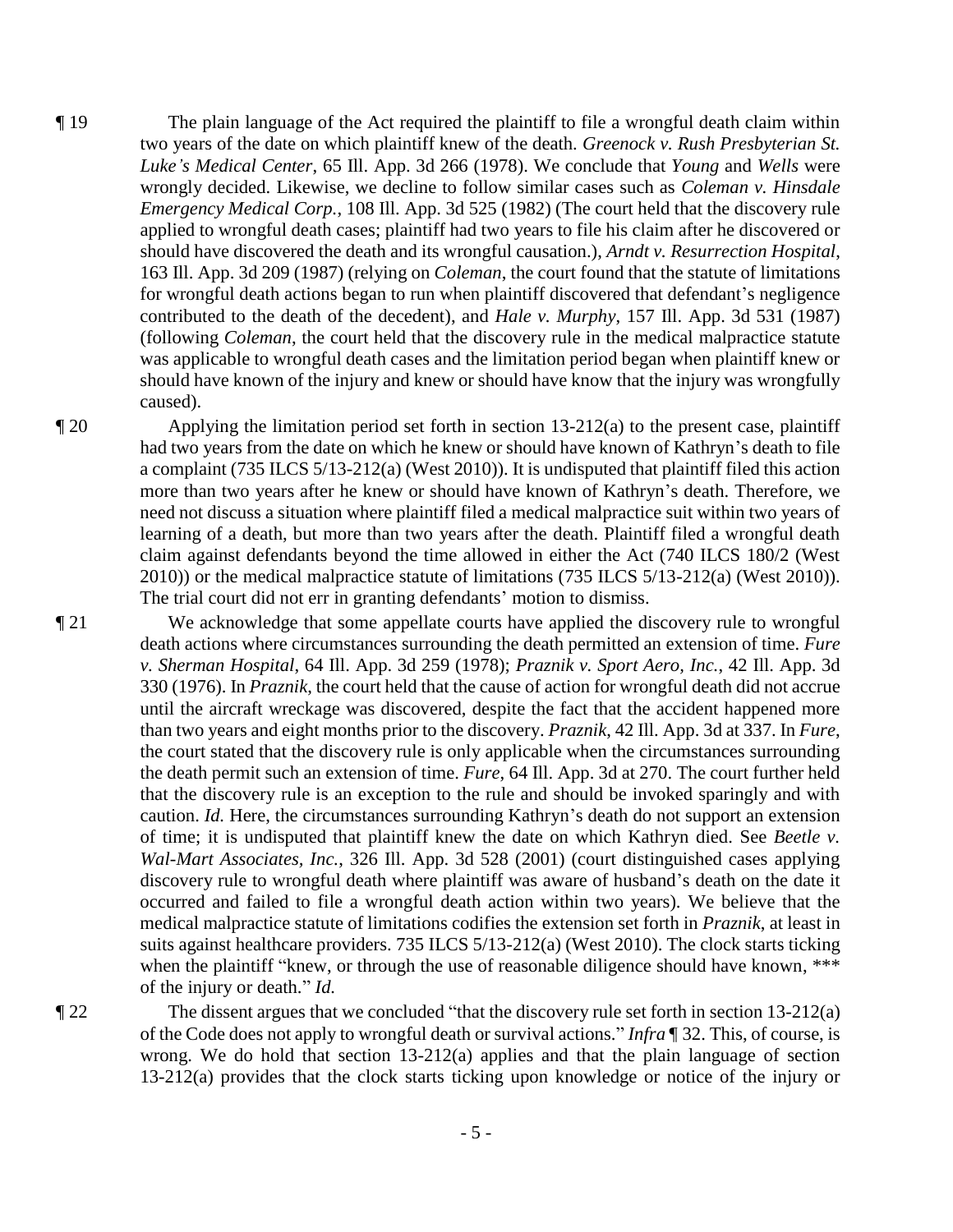death, not upon notice of a potential defendant's negligent conduct. The statute gives a claimant two years from the date of that knowledge or notice to figure out whether there is actionable conduct.

¶ 23 Curiously, the dissent cites in detail language from a federal district court judge to the effect that the Illinois Supreme Court desires full recovery for a decedent's family against wrongdoers and that such policies can only be effectuated if the discovery rule is applied to wrongful death cases. *Infra* ¶ 38. Both the dissent and federal district court judge fail to recognize that which the supreme court has recognized and acknowledged: that statutes in derogation of the common law have always been strictly construed. See *Wyness*, 131 Ill. 2d at 416; *In re W.W.*, 97 Ill. 2d at 57. The supreme court has specifically acknowledged that the court "will not read into a statute language which is clearly not there." *Wyness*, 131 Ill. 2d at 416. We have looked everywhere possible in section 13-212(a) and nowhere can we find the language that the dissent would have us read into the statute to the effect that the statute begins running "when plaintiff discovered *the fact of the defendant's negligence* which contributed to the death." (Emphasis in original and internal quotation marks omitted.) *Infra* ¶ 37. With all due respect to the dissent and the federal district court that the dissent cites with approval, both are applying common law rules to statutory causes of action contrary to age-old rules of statutory construction.

¶ 24 Further, the dissent states that "[f]inally, the supreme court, in *dicta*, has approved the use of the discovery rule in wrongful death cases." *Infra* ¶ 39. The dissent cites *Wyness*, 131 Ill. 2d at 413, for this proposition. In *Wyness*, a wrongful death action, the defendants were arguing that the statute of limitations should have started running before the death because the plaintiff knew of decedent's injuries and the cause of those injuries before the death. We fail to understand how anyone could read *Wyness* to support the proposition that the common law discovery rule applies to wrongful death actions. The actual issue before the court in *Wyness* was whether the two-year limitations period of the Wrongful Death Act could be triggered by the discovery rule such that a cause of action could accrue prior to the death of plaintiff's decedent. *Wyness*, 131 Ill. 2d at 406. In fact, the *Wyness* court observed that "this court has not to date applied the discovery rule to wrongful death actions." *Id.* at 409. It still has not. The Wrongful Death Act was first enacted in 1853. The supreme court has had over 160 years to apply the discovery rule to a wrongful death action and has, to date, resisted the urge.

¶ 25 The dissent acknowledges that statutory language that is clear and unambiguous must be given effect. *Infra* ¶ 48. Nowhere does the dissent point to any clear and unambiguous language in section  $13{\text -}212(a)$  that the statute of limitations begins to run when the plaintiff knows or should have known of defendant's wrongful conduct which contributed to the death. That language is not in the Wrongful Death Act and it is not in section 13-212(a). If that language is to be added, it is to be added by the General Assembly, not the courts. *Wyness*, 131 Ill. 2d at 416.

¶ 26 The same is true with respect to the survival action. See 755 ILCS 5/27-6 (West 2010). Our supreme court held that the Survival Act did not create a new cause of action. *National Bank of Bloomington v. Norfolk & Western Ry. Co.*, 73 Ill. 2d 160, 172 (1978). We suppose that is true to the extent that a cause of action to recover damages for personal injury always existed. However, at common law, your cause of action died with you. *Bryant v. Kroger Co.*, 212 Ill. App. 3d 335, 336 (1991). The Survival Act, in derogation of common law, provided the decedent's representative with the ability to maintain claims that the decedent would have been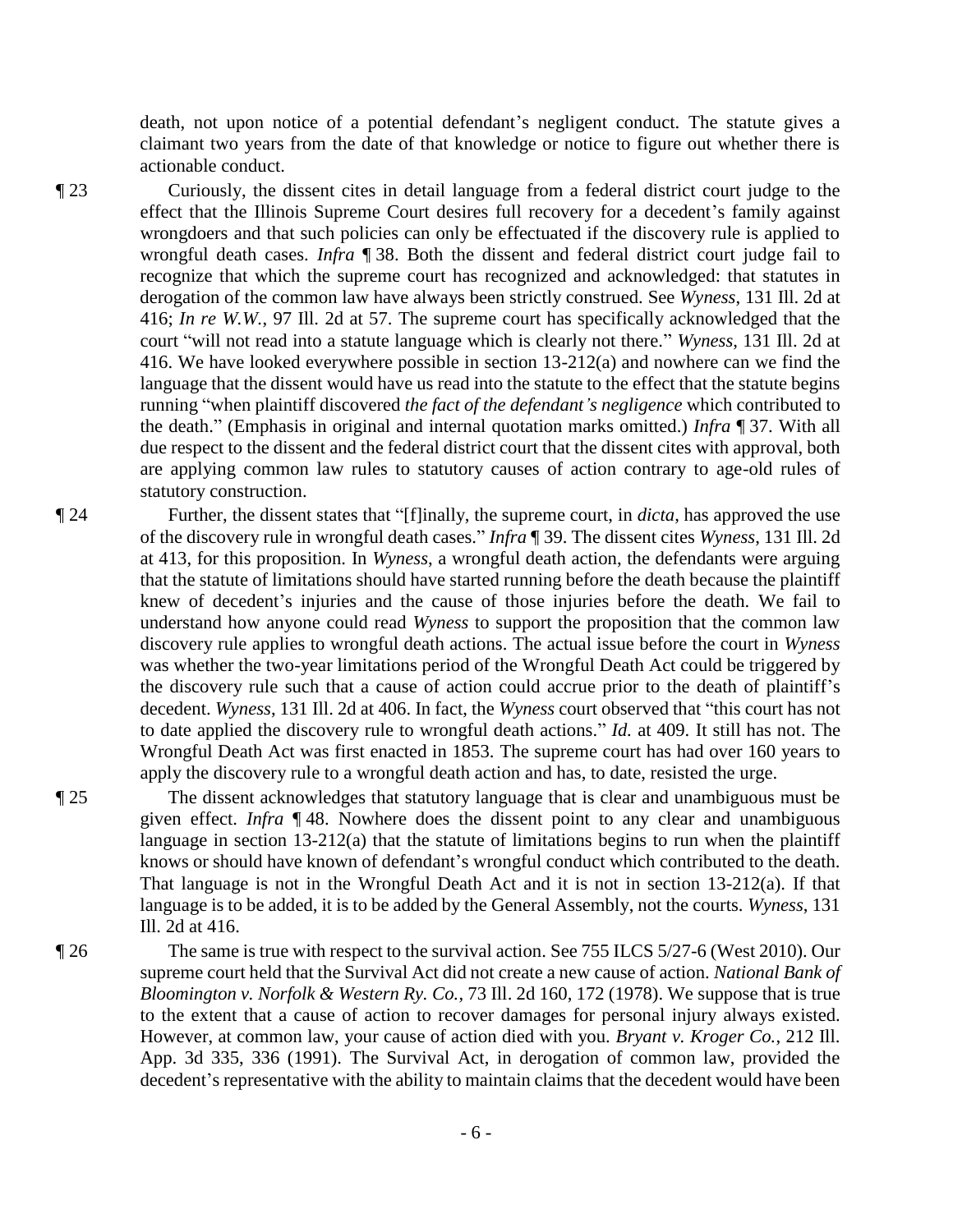able to bring. We will strictly construe a statute that is in derogation of common law. *In re W.W.*, 97 Ill. 2d at 57. At the very latest, the limitations period for a survival action begins to run when the injured party dies. *Wolfe v. Westlake Community Hospital*, 173 Ill. App. 3d 608 (1988). A cause of action, for personal injury arising out of negligence, accrues at the time of the injury. *Fetzer v. Wood*, 211 Ill. App. 3d 70, 78 (1991)*.* As stated above, section 13-212(a) governs the statute of limitations for personal injury actions against physicians; no action seeking damages for injury against a physician shall be brought more than two years after the date on which the claimant knew or should have known of the injury or death. Plaintiff cites to no authority other than *Young* and *Wells*, where the court applied the discovery rule to extend the statute of limitations of a survival action. Here, it does not matter whether the injury occurred when Dr. Rhode interpreted the CT scans or at the time of death; plaintiff failed to file his survival action within two years of Kathryn's death.

¶ 27 Even if we were to apply the discovery rule, we would find, as the trial court did, that plaintiff's complaint was untimely. Our supreme court stated that " 'if knowledge of negligent conduct were the standard, a party could wait to bring an action far beyond a reasonable time when sufficient notice has been received of a possible invasion of one's legally protected interests.' " *Knox College v. Colotex Corp.*, 88 Ill. 2d 407, 415 (1981) (quoting *Nolan v. Johns-Manville Asbestos*, 85 Ill. 2d 161, 170-71 (1981)). Furthermore, the court held that "plaintiff need not have knowledge that an actionable wrong was committed." *Knox College*, 88 Ill. 2d at 415. "At some point the injured person becomes possessed of sufficient information concerning his injury and its cause to put a reasonable person o inquiry to determine whether actionable conduct is involved. At that point, under the discovery rule, the running of the limitations period commences." *Id.* at 416. Here, plaintiff did not obtain Kathryn's medical records until eight months after her death. Plaintiff did not argue that he became possessed with new information within those eight months, which caused him to obtain the records. Furthermore, he waited 14 months after receiving the records before submitting them to a medical consultant firm. Plaintiff points to nothing to explain the delay in either obtaining the records or submitting them for review. Moreover, he did not send the reports to Dr. Dachman for review until almost four years after Kathryn's death. Plaintiff filed his complaint long after he became possessed with sufficient information, which put him on inquiry to determine whether actionable conduct was involved. The trial court did not err in granting defendants' motion to dismiss.

¶ 28 Plaintiff-appellant, along with new counsel, has filed a petition for rehearing in this court. The petition accuses this court of deciding an issue never raised in either the circuit court or before this court.

¶ 29 The predominant issue on appeal is and always has been whether the common law discovery rule was available to plaintiff-appellant. The trial court ruled that it was not, but that even if it were, plaintiff-appellant's suit was nonetheless untimely. As plaintiff-appellant is well aware, we review the trial court's judgment, not its reasoning. *Leonardi v. Loyola University of Chicago*, 168 Ill. 2d 83, 97 (1995).

¶ 30 The gravamen of the petition for rehearing is that by discussing whether the common law discovery rule is available in a statutory cause of action, we have raised a new issue. This is not a new issue, it is simply some of our reasoning for affirming the trial court. Plaintiff-appellant suggests that the parties "never had the opportunity to weigh in on that debate nor to address the third justice on the panel on that issue." To the contrary, plaintiff-appellant not only had the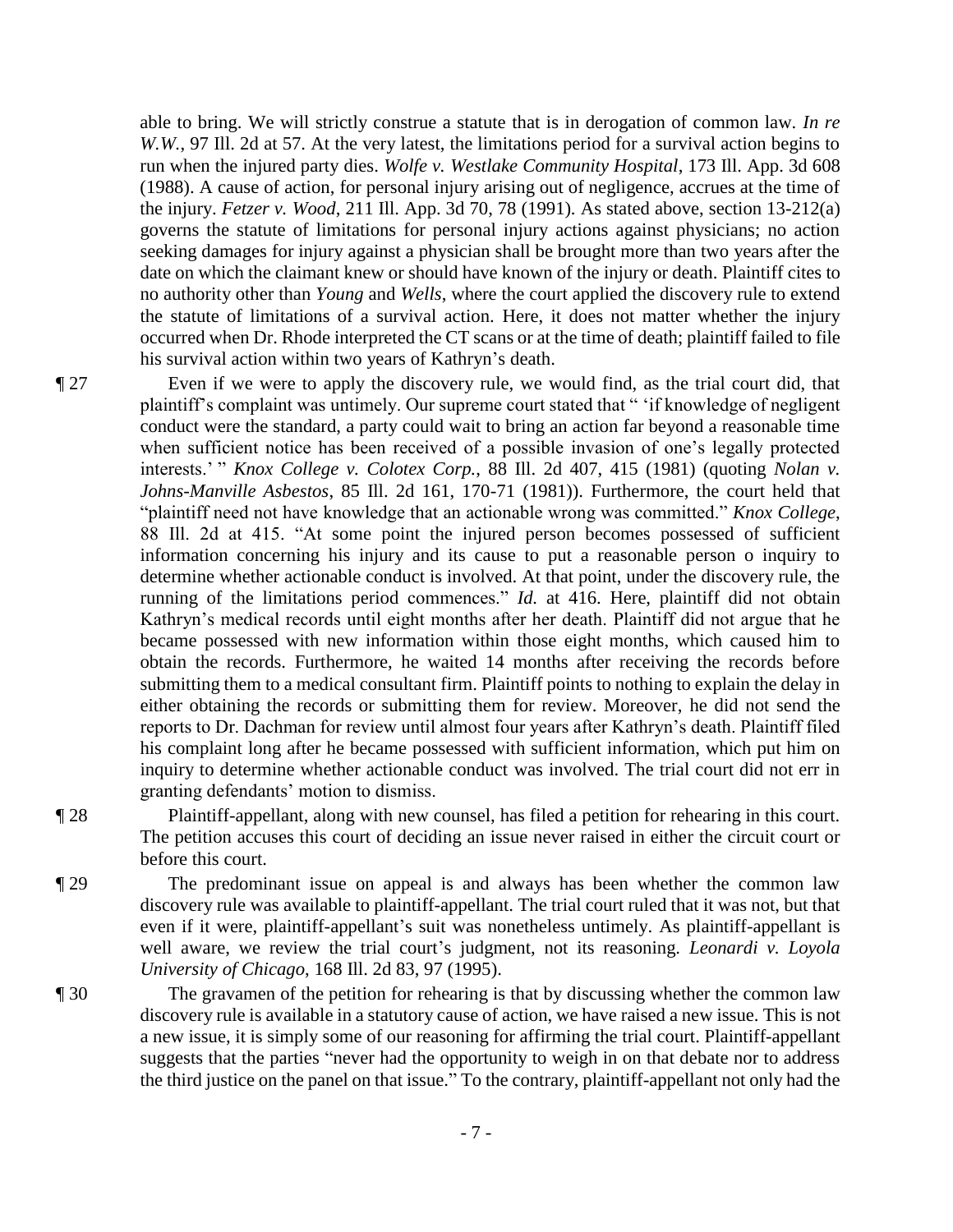opportunity, but the duty to address this issue of whether the common law discovery rule is applicable to a wrongful death action. Furthermore, we explained why we agreed with the trial court that the plain language of section 13-212(a), which is applicable to even wrongful death actions against physicians, must be strictly construed. In a nutshell, plaintiff-appellant's argument in the petition for rehearing is that he can raise an issue on appeal, avoid contrary law in his brief and then cry foul when the reviewing court applies what it believes to be the correct law to the issue raised. We are well aware that this decision creates a split in the districts, and, therefore, we anticipate at some point hearing from the supreme court on the issue. However, until that time, we follow the supreme court and "will not read into a statute language which is clearly not there." *Wyness*, 131 Ill. 2d at 416. If that language is to be added, it is to be added by the General Assembly, not the courts. *Id.* Petition for rehearing denied.

### ¶ 31 CONCLUSION

¶ 32 For the foregoing reasons, the judgment of the circuit court of Peoria County is affirmed.

¶ 33 Affirmed.

# ¶ 34 JUSTICE LYTTON, dissenting.

- ¶ 35 I dissent. The majority's conclusion that the discovery rule set forth in section 13-212(a) of the Code does not apply to wrongful death or survival actions conflicts with over 30 years of precedent (see *Advincula v. United Blood Services*, 176 Ill. 2d 1, 42-43 (1996); *Young v. McKiegue*, 303 Ill. App. 3d 380, 386 (1999); *Wells v. Travis*, 284 Ill. App. 3d 282, 287 (1996); *Neade v. Engel*, 277 Ill. App. 3d 1004, 1009 (1996); *Durham v. Michael Reese Hospital Foundation*, 254 Ill. App. 3d 492, 495 (1993); *Janetis v. Christensen*, 200 Ill. App. 3d 581, 585-86 (1990); *Cramsey v. Knoblock*, 191 Ill. App. 3d 756, 764 (1989); *Arndt v. Resurrection Hospital*, 163 Ill. App. 3d 209, 213 (1987); *Hale v. Murphy*, 157 Ill. App. 3d 531, 533 (1987); *Eisenmann v. Cantor Bros., Inc.*, 567 F. Supp. 1347, 1352-53 (N.D. Ill. 1983); *Coleman v. Hinsdale Emergency Medical Corp.*, 108 Ill. App. 3d 525, 533 (1982); *In re Johns-Manville Asbestosis Cases*, 511 F. Supp. 1235, 1239 (N.D. Ill. 1981); *Fure v. Sherman Hospital*, 64 Ill. App. 3d 259, 268 (1978); *Praznik v. Sport Aero, Inc.*, 42 Ill. App. 3d 330, 337 (1976)), as well as the plain language of the statute (735 ILCS 5/13-212(a) (West 2010)).
- ¶ 36 The discovery rule applies to plaintiff's causes of action. I would reverse the trial court's dismissal of plaintiff's complaint.
- ¶ 37 I. CASE LAW
- 
- 

# ¶ 38 A. Wrongful Death Actions

¶ 39 Thirty-eight years ago, the First District applied the discovery rule to a wrongful death cause of action. See *Praznik*, 42 Ill. App. 3d at 337. Two years later, the Second District followed suit, "reject[ing] the idea that no wrongful death action can ever be brought more than 2 years after the plaintiff knows of the death in question." *Fure*, 64 Ill. App. 3d at 272. The court discussed the inequity of applying the discovery rule to personal injury actions but not wrongful death actions, concluding: "In our opinion there should be no barrier to the application of the 'discovery' rule based on the ultimate tragedy of death where the circumstances of the death would have permitted an extension of the time limitation for the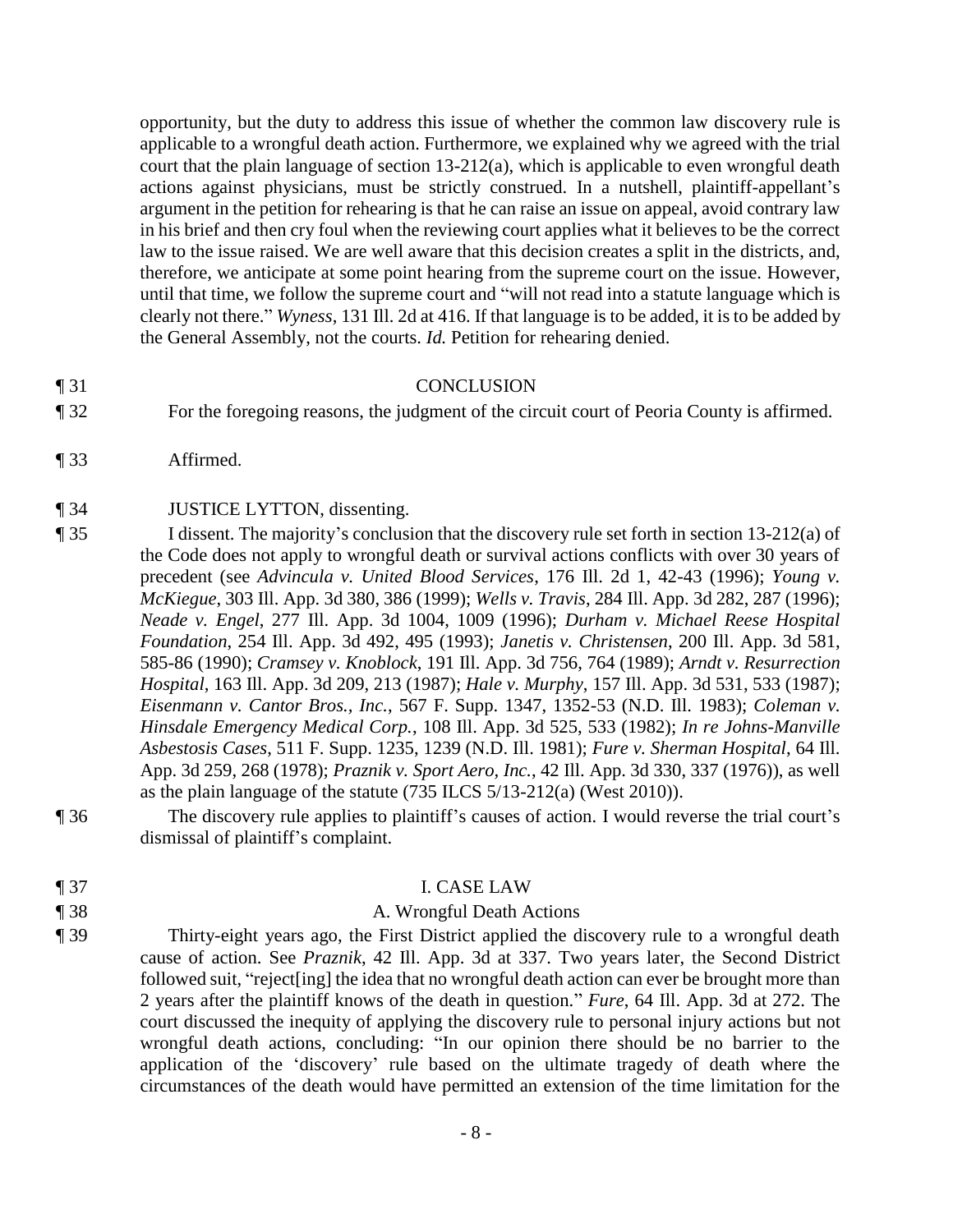mere wounding or injury of the person and we hold that the fact of death does not *per se* foreclose the use of the discovery doctrine." *Id*. at 270. The Second District reaffirmed its holding four years later, stating, "the discovery rule \*\*\* is applicable in a wrongful death case." *Coleman*, 108 Ill. App. 3d at 533. Five years after that, the Fifth District also ruled that "[s]ection 13-212 is applicable to an action brought under the Wrongful Death Act." *Hale*, 157 Ill. App. 3d at 533. The court refused to find that a decedent's date of death triggered the start of the two-year statute of limitations for a plaintiff's wrongful death claim because the "[p]laintiff could have reasonably believed [the decedent's] death was the result of a nonnegligent factor." *Id*. at 535.

¶ 40 Since 1987, Illinois courts have repeatedly and consistently applied the discovery rule to wrongful death claims. See *Young*, 303 Ill. App. 3d at 386 (when a wrongful death claim is predicated on a claim of medical malpractice that was not apparent to the plaintiff at the time of death, "the time for filing a wrongful death claim will be governed by the statute of limitations applicable to medical malpractice actions under section 13-212(a) of the Code"); *Wells*, 284 Ill. App. 3d at 287 (statute of limitations for wrongful death action began to run when plaintiff learned of defendant's negligence); *Neade*, 277 Ill. App. 3d at 1009 (same); *Durham*, 254 Ill. App. 3d at 495 ("all actions for injury or death predicated upon the alleged negligence of a physician are governed by section 13-212(a)"); *Cramsey*, 191 Ill. App. 3d at 764 (when medical negligence is not known at the time of death, "the discovery rule will apply so that the limitation period begins to run when plaintiff discovered the fact of defendant's negligence, not the fact of death"); *Arndt*, 163 Ill. App. 3d at 213 (statute of limitations began running "when plaintiff discovered *the fact of the defendant's negligence* which contributed to the death of her husband, and not on the date she discovered *the fact of the death* of her husband" (emphases in original)).

¶ 41 While our supreme court has not directly decided this issue, several courts have determined that the supreme court would likely apply the discovery rule to wrongful death cases. See *Arndt*, 163 Ill. App. 3d at 213; *Eisenmann*, 567 F. Supp. at 1352-53; *Johns-Manville*, 511 F. Supp. at 1239. The Second District concluded that because a petition for leave to appeal was filed by the defendants in *Coleman* but was denied by the supreme court, "the supreme court has granted its tacit approval" of applying the discovery rule to wrongful death actions. *Arndt*, 163 Ill. App. 3d at 213. Additionally, the United States District Court for the Northern District of Illinois has twice ruled that our supreme court would likely apply the discovery rule to wrongful death cases. See *Eisenmann*, 567 F. Supp. at 1352-53; *Johns-Manville*, 511 F. Supp. at 1235. The federal court in *Eisenmann* stated:

> "The Supreme Court of Illinois has expressed its desire to insure full recovery for a decedent's family against wrongdoers. [Citation.] It has also held that the 'discovery rule' is the only fair means by which a statute of limitations can be applied in a case where an injury is both slowly and invidiously progressive, and where recognition of the illness–that an 'injury' has occurred–does not necessarily enlighten the victim that 'the injury was probably caused by the wrongful acts of another.' [Citation.] Without question, the policies underlying these recent Illinois Supreme Court decisions can only be effectuated if the 'discovery rule' is said to apply to Wrongful Death cases." *Eisenmann*, 567 F. Supp. at 1352-53.

¶ 42 Finally, the supreme court, in *dicta*, has approved the use of the discovery rule in wrongful death cases, stating: "[T]he delay of the running of the limitation period accepted by the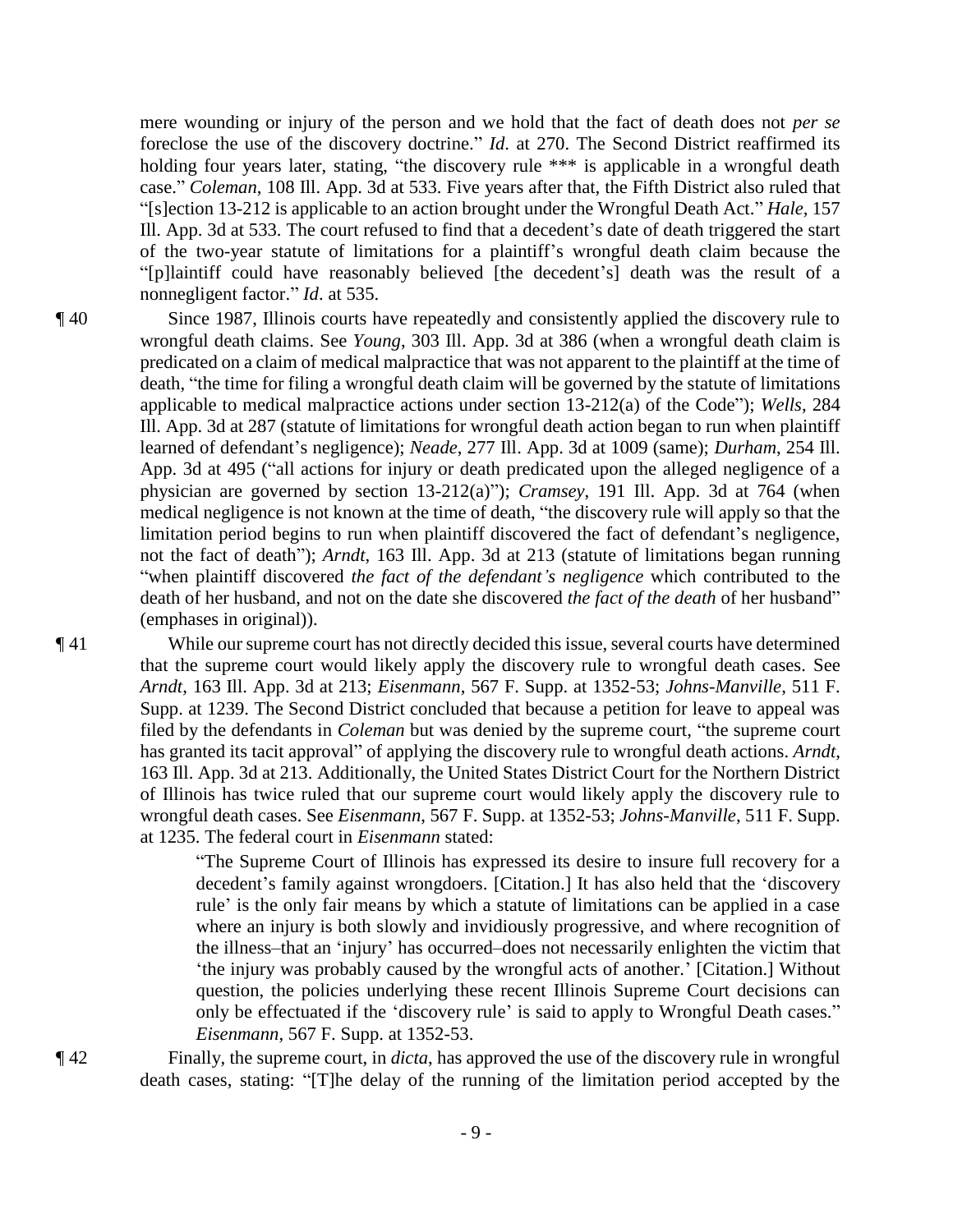appellate court in some districts assures that a wrongful death action may be filed after death when plaintiffs finally know or reasonably should know of the wrongfully caused injury which led to death." *Wyness v. Armstrong World Industries, Inc*., 131 Ill. 2d 403, 413 (1989).

¶ 43 Based on the foregoing well-settled case law, I dissent from the majority's refusal to apply the discovery rule to plaintiff's wrongful death claim.

# ¶ 44 B. Survival Actions

¶ 45 Eighteen years ago, our supreme court ruled that the discovery rule applies to Survival Act claims. *Advincula*, 176 Ill. 2d at 42-43. The court reasoned that because a survival claim "is a derivative action based on injury to the decedent, but brought by the representative of a decedent's estate in that capacity," the discovery rule should apply, just as it would in any other personal injury action. *Id*. at 42.

¶ 46 Thirteen years earlier, the United States District Court for the Northern District of Illinois held that "the 'discovery rule' applies in actions brought under the Illinois Survival Act." *Eisenmann*, 567 F. Supp. at 1354. The district court found that application of the discovery rule to survival actions was consistent with the supreme court's position that "no statute of limitations will be imposed under this state's law so as to rob the victims of invidious diseases, who are unable to quickly link their injury to the perpetrator, from recourse in Illinois courts." *Id*. at 1353 (citing *Nolan v. Johns-Manville Asbestos*, 85 Ill. 2d 161 (1981)). The court stated:

> "A survivor takes the rights of the decedent–no more *and no less*. Therefore if the decedent would have had a cause of action during his lifetime, but for the invidious nature of his disease and his inability to link the injury to the wrongdoer, then that cause of action, when discovered, should survive his death. Adoption of any other rule will represent a relapse to the incongruous injustice which the Supreme Court expressly wanted to avoid when 'the injury caused is so severe that death results, [and] the wrongdoer's liability [is thereby] extinguished.' [Citation.] I do not believe the Illinois Supreme Court would impose on survivors the statute of limitations *constraints* which decedent's would have faced had they lived without also allowing them the *benefits* of the 'discovery rule' which would have inured to them had their injuries not been so severe as to cost them their lives." (Emphases in original.) *Id*. at 1354.

- ¶ 47 Illinois appellate courts have applied the discovery rule to survival actions. See *Wells*, 284 Ill. App. 3d at 286; *Janetis*, 200 Ill. App. 3d at 585-86. This analysis is consistent with the reasoning of Professors Dobbs, Hayden and Bublick in their treatise. "The discovery rule is now familiar in personal injury statute of limitations cases. It logically applies as well in survival actions, which are merely continuations of the personal injury claim \*\*\*." 2 Dan B. Dobbs *et al.*, The Law of Torts § 379, at 528-29 (2d ed. 2011) (citing *White v. Johns-Manville Corp.*, 693 P.2d 687 (Wash. 1985)).
- ¶ 48 I agree with the above reasoning and would hold that because the discovery rule would apply to a personal injury action brought by an injured party who survives, it should likewise apply to a survival action brought on behalf of an injured party who did not survive. I see no rational reason to distinguish between the two.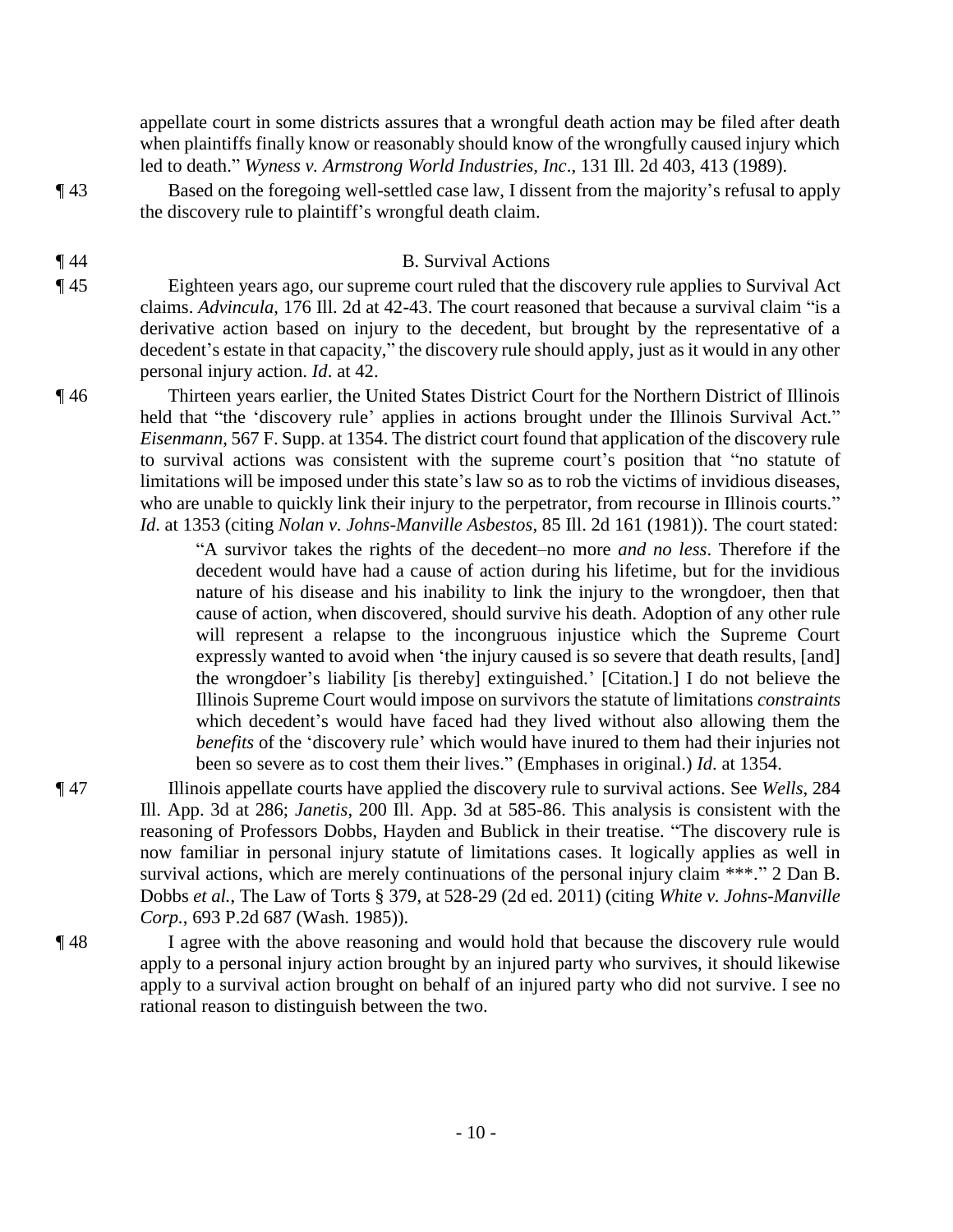#### ¶ 49 II. STATUTE

- ¶ 50 I also dissent from the majority's decision because it conflicts with the plain language of section 13-212 of the Code.
- ¶ 51 The primary rule of statutory construction requires that a court give effect to the intent of the legislature. *Ming Auto Body/Ming of Decatur, Inc. v. Industrial Comm'n*, 387 Ill. App. 3d 244, 253 (2008). In ascertaining the legislature's intent, courts begin by examining the language of the statute, reading the statute as a whole, and construing it so that no word or phrase is rendered meaningless. *Id*. Statutory language that is clear and unambiguous, must be given effect. *Id*.
- ¶ 52 Section 13-212 of the Code states that it applies to an "action for damages for injury or *death* against any physician \*\*\* or hospital duly licensed under the laws of this State." (Emphasis added.) 735 ILCS 5/13-212(a) (West 2010). Section 13-212 expressly refers to "damages resulting in death." *Beetle v. Wal-Mart Associates, Inc.*, 326 Ill. App. 3d 528, 536 (2001). In order to give those words meaning, section 13-212 must be applied to wrongful death and survival actions, where the damages caused by the medical professional resulted in the death of the decedent. The majority's ruling that section 13-212 does not apply to wrongful death and survival actions requires us to disregard the plain language of section 13-212 and violate the fundamental rule of statutory construction that no word or phrase should be rendered superfluous or meaningless. See *id*.
- ¶ 53 The majority's conclusion that the discovery rule does not apply to wrongful death and survival actions conflicts with the plain language of section 13-212 of the Code. I dissent on that basis as well.

## ¶ 54 III. APPLICATION OF DISCOVERY RULE

- ¶ 55 Since I have found that the discovery rule can be applied to wrongful death and survival actions, I must next determine whether application of the discovery rule prevents dismissal of plaintiff's case.
- ¶ 56 When a complaint alleges wrongful death caused by medical malpractice, the statute of limitations begins to run when the plaintiff knows or should have known that the death was "wrongfully caused." *Young*, 303 Ill. App. 3d at 388. " '[W]rongfully caused' does not mean knowledge of a specific defendant's negligent conduct or knowledge of the existence of a cause of action." *Id*. Rather, it refers to "that point in time when 'the injured party becomes possessed of sufficient information concerning his [or her] injury and its cause to put a reasonable person on inquiry to determine whether actionable conduct is involved.' " *Id.* (quoting *Knox College v. Celotex Corp.*, 88 Ill. 2d 407, 416 (1981)).
- ¶ 57 Whether a party possesses the requisite constructive knowledge that an injury or death occurred as the result of medical negligence contemplates an objective analysis of the factual circumstances involved in the case. *Id*. at 390. The relevant determination rests on what a reasonable person should have known under the circumstances, and not on what the particular party specifically suspected. *Id*. The trier of fact must examine the factual circumstances upon which the suspicions are predicated and determine if they would lead a reasonable person to believe that wrongful conduct was involved. *Id*. What the plaintiff knew or reasonably should have known after viewing the medical records available and the factual circumstances presented, and whether based on that information plaintiff knew or reasonably should have